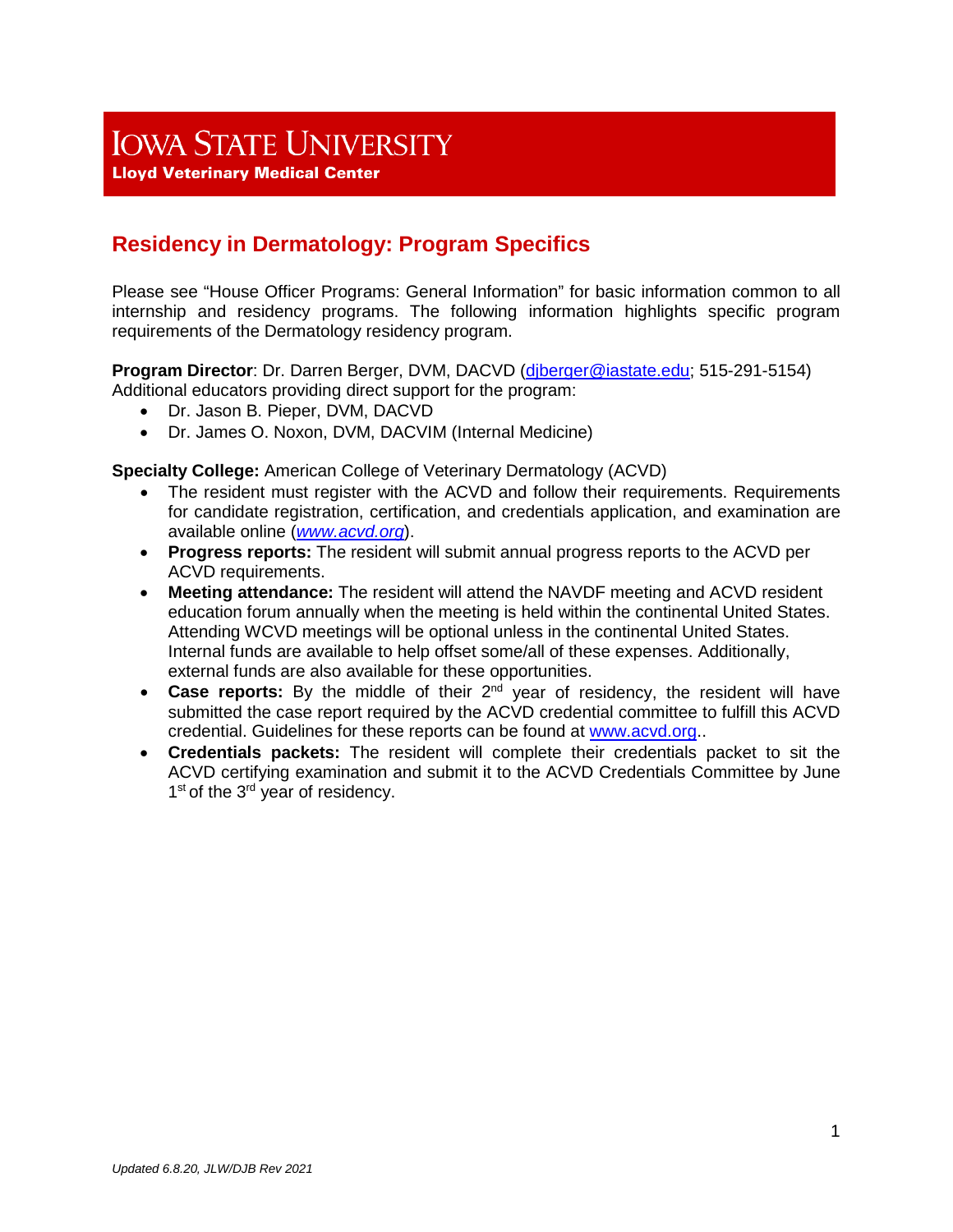#### **Clinical program requirements**

| Year <sub>1</sub>                                                         | Year <sub>2</sub>                                                                                                              | Year <sub>3</sub>                                                                                                                                |  |
|---------------------------------------------------------------------------|--------------------------------------------------------------------------------------------------------------------------------|--------------------------------------------------------------------------------------------------------------------------------------------------|--|
| 40 weeks of clinical duty                                                 | 40 weeks clinical duty                                                                                                         | 40 weeks clinical duty                                                                                                                           |  |
| 9 weeks off dermatology<br>clinical duty<br>2 weeks clinical<br>pathology | 9 weeks off dermatology clinic<br>duty<br>1 x 2 week dermatology<br>٠<br>externship, strongly<br>suggested<br>2 weeks Oncology | 9 weeks off dermatology<br>clinic duty<br>2 x 2 week<br>dermatology<br>externships, strongly<br>suggested<br>2 weeks Radiology<br>(CT/MRI Focus) |  |
| 1 week NAVDF meeting<br>$(required) - 2023 - New$<br>Orleans              | 1 week WCVD meeting (required)<br>$-2024 - Boston$                                                                             | 1 week NAVDF meeting<br>(required)- $2025 -$ site to be<br>determined                                                                            |  |
| 2 weeks vacation                                                          | 2 weeks vacation                                                                                                               | 2 weeks vacation                                                                                                                                 |  |

#### **Seminar/Rounds requirements**

| <b>Rounds type</b>                  | <b>Frequency</b> | Day/Time                      | <b>Commitment</b> |
|-------------------------------------|------------------|-------------------------------|-------------------|
| <b>HO Seminar/Case Presentation</b> | Weekly           | Thursdays @ 8am               | Required          |
| Dermatology Journal Club            | Weekly           | Friday @ 8am                  | Required          |
| Dermatology Textbook Review         | Weekly           | Friday @ 8am                  | Required          |
| <b>Histopathology Review</b>        | Weekly           | Friday @ 8am                  | Required          |
| <b>ECG Rounds</b>                   | Monthly          | 4 <sup>th</sup> Weds @ 8am    | Optional          |
| Radiology-Pathology (RadPath)       | Monthly          | 4 <sup>th</sup> Tuesday @ 8am | Optional          |
| Rounds                              |                  |                               |                   |
| Morbidity & Mortality Rounds        | Monthly          | $2^{nd}$ Tuesday @ 8am        | Optional          |
| <b>SAIM Book Club</b>               | Weekly           | Fridays @ 9am                 | Optional          |
| <b>ECC Rounds</b>                   | Weekly           | Wednesdays @ 3pm              | Optional          |
| <b>Student Grand Rounds</b>         | Weekly           | Fridays @ 8am                 | Optional          |

## **Requirements and research timeline**

- The ACVD requires its residents to participate in scholarly activity and requires that the resident complete an original research project, present those results at one of the annual NAVDF forums (or accepted alternative when the NAVDF meeting is not held due to WCVD meetins), and publish their findings in an ACVD approved journal as part of the credentialing process to sit the ACVD certifying examination. To that end, guidelines, approved journals, and deadlines for submission of these objectives are found on the ACVD website [\(www.acvd.org\)](http://www.acvd.org/), and a general timeline is outlined below.
- During the first year, and under the guidance and supervision of the primary mentor(s):